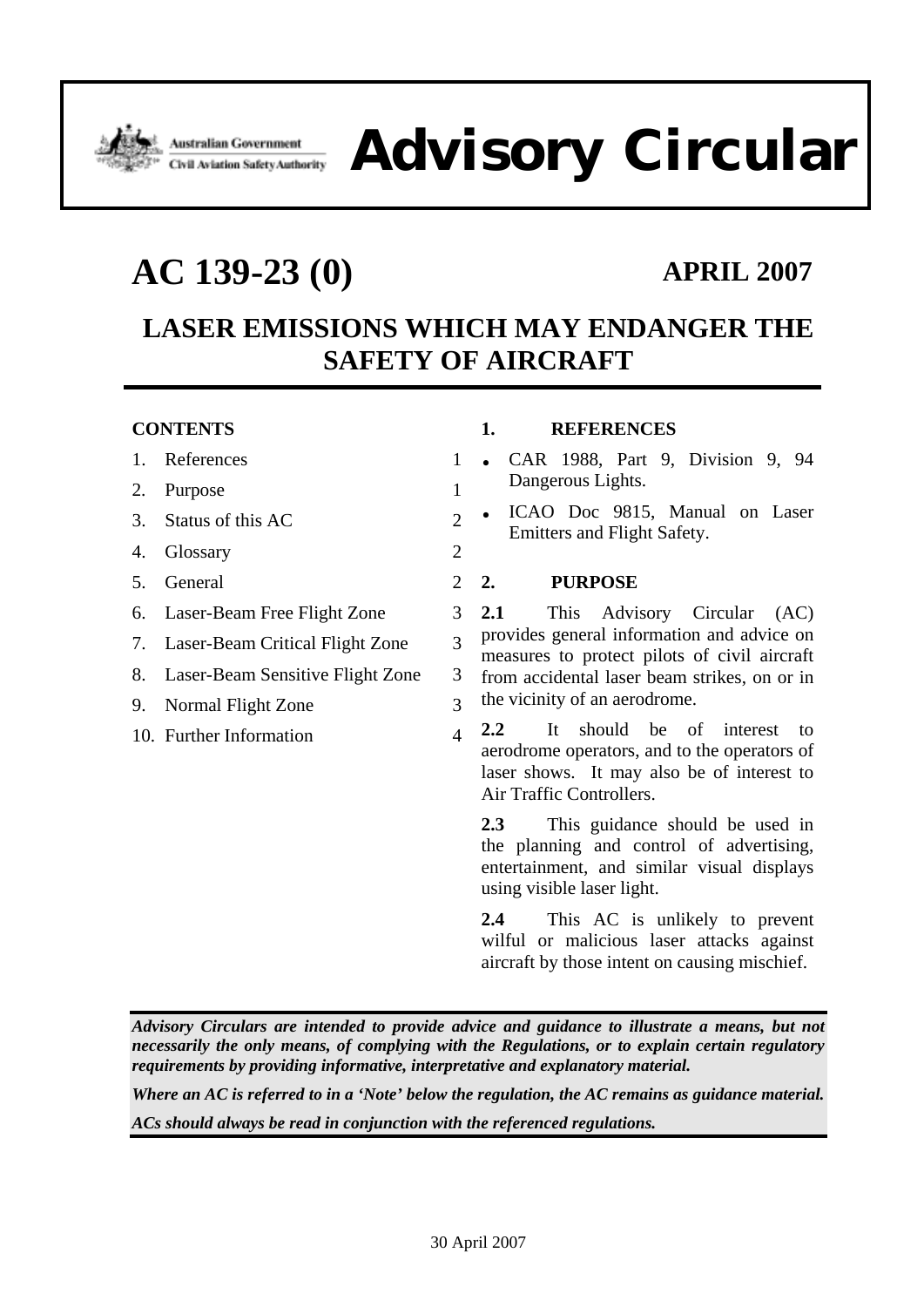#### **3. STATUS OF THIS AC**

**3.1** This is the first AC to be issued on this subject.

### **4. GLOSSARY**

**4.1 Irradiance (E).** The power per unit area expressed in watts per square centimetre (W/cm<sup>2</sup>) or watts per square metre (W/m<sup>2</sup>). Small values may be expressed as micro watts per square centimetre ( $\mu$ W/cm<sup>2</sup>) or nano watts per square centimetre (nW/cm<sup>2</sup>), 10<sup>-6</sup> and  $10^{-9}$  respectively.

**4.2 Laser.** 1). An acronym for light amplification by stimulated emission of radiation.

 2). A device that produces an intense, coherent, directional beam of optical radiation by stimulating emission of photons by electronic or molecular transition to lower energy levels.

**4.3 Maximum Permissible Exposure (MPE).** The internationally accepted maximum level of laser radiation to which human beings may be exposed without risk of biological damage to the eye or skin.

**4.4 Protected Flight Zones.** Airspace specifically designated to mitigate the hazardous effects of laser radiation.

- (a) **Laser-beam critical flight zone (LCFZ).** Airspace in the proximity of an aerodrome but beyond the laser-beam free flight zone (LFFZ) where the irradiance is restricted to a level unlikely to cause glare effects.
- (b) **Laser-beam free flight zone (LFFZ).** Airspace in the immediate proximity to the aerodrome where the irradiance is restricted to a level unlikely to cause any visual disruption.
- (c) **Laser-beam sensitive flight zone (LSFZ).** Airspace outside, and not necessarily contiguous with, the LFFZ and LCFZ where the irradiance is restricted to a level unlikely to cause flash-blindness or after-image effects.
- (d) **Normal flight zone (NFZ).** Airspace not defined as LFFZ, LCFZ or LSFZ but which must be protected from laser radiation capable of causing biological damage to the eye.

### **5. GENERAL**

**5.1** Lasers can produce a beam of light of such intensity that permanent damage to human tissue, in particular the retina of the eye, can be caused instantaneously, even at distances of over 10 km. At lower intensities, laser beams can seriously affect visual performance without causing physical damage to the eyes.

**5.2** Protection of pilots against accidental laser beam strike has become a serious factor in aviation safety with the advent of the laser light display for entertainment or commercial purposes.

**5.3** To protect the safety of aircraft against the hazardous effects of laser emitters, the following protected zones should be established around aerodromes:

- (a) a laser-beam free flight zone (LFFZ),
- (b) a laser-beam critical flight zone (LCFZ), and
- (c) a laser-beam sensitive flight zone (LSFZ).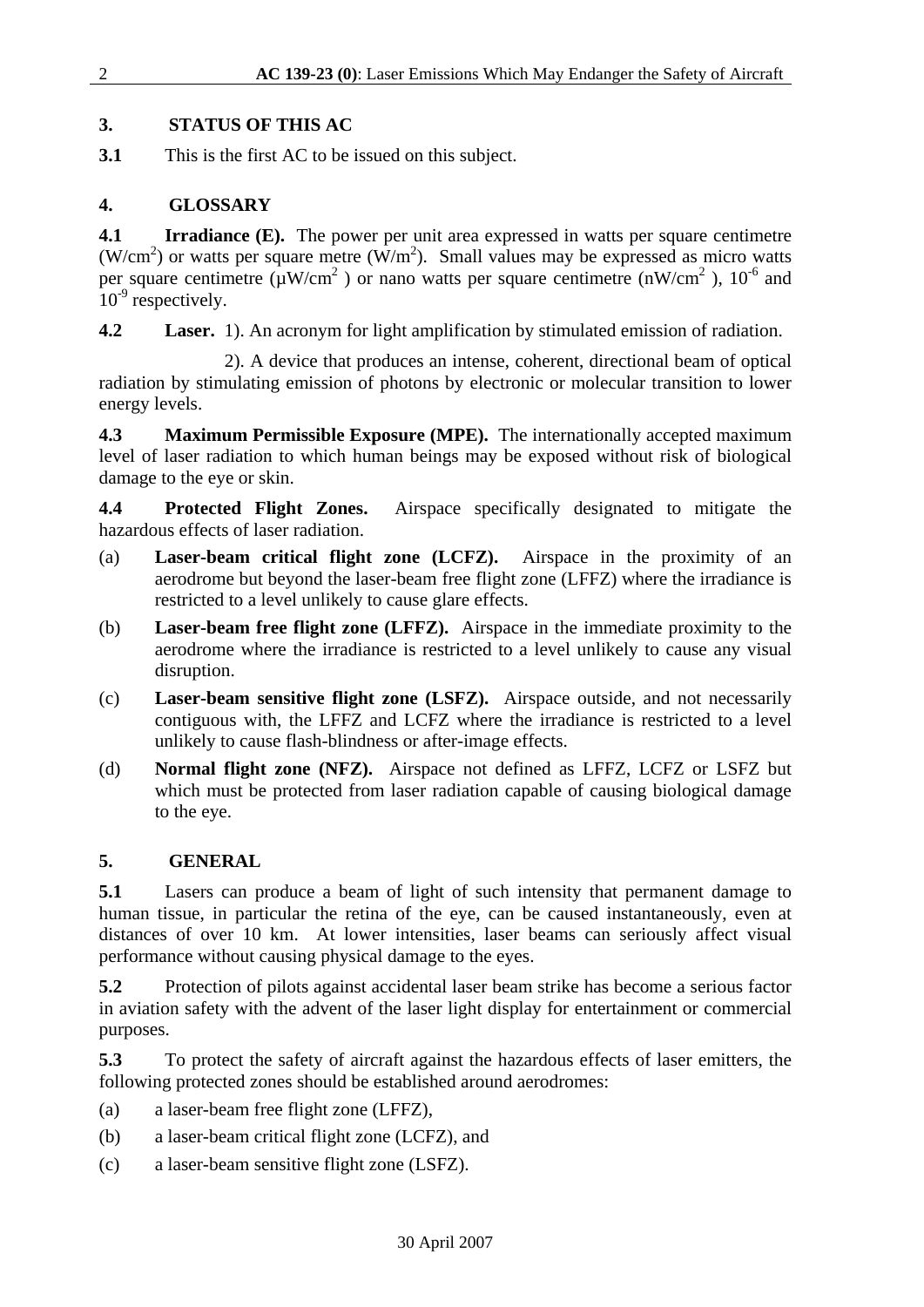**5.4** Figures 1, 2, and 3 may be used to determine the exposure levels and distances that adequately protect flight operations.

**5.5** The restrictions on the use of laser beams in the three protected flight zones, LFFZ, LCFZ, and LSFZ, refer to visible laser beams only.

**5.6** Laser emitters operated by authorities in a manner compatible with flight safety are excluded from these restrictions. Typical examples of lasers used to support aviation include some cloud base or visibility measurement equipment, some bird harassing devices, and some aircraft docking guidance systems. Aerodrome authorities are to ensure that these lasers have the beam aimed in such a direction, and/or that the times of operation are controlled, to ensure no hazard is posed to aircraft operations.

**5.7** In all navigable air space, the irradiance level of any laser beam, visible or invisible, is expected to be less than or equal to the maximum permissible exposure (MPE) unless such emission has been notified to the authority and permission obtained.

**5.8** The protected flight zones are established in order to mitigate the risk of operating laser emitters in the vicinity of aerodromes.

**5.9** The dimensions indicated for the various zones are given as guidance, but ICAO Doc 9815 advises that they have been found to provide for the safe operation of aircraft in the vicinity of aerodromes.

#### **6. LASER-BEAM FREE FLIGHT ZONE**

**6.1** Within this zone, the intensity of laser light should be restricted to a level that is unlikely to cause any visual disruption. The irradiance should not exceed 50 nW/cm<sup>2</sup> unless some form of mitigation is applied. The level of brightness thus produced is indistinguishable from background ambient light.

#### **7. LASER-BEAM CRITICAL FLIGHT ZONE**

**7.1** While the suggested extent of this zone is shown in the Figures, this zone may have to be adjusted to meet air traffic requirements.

**7.2** Within this zone the irradiance should not exceed 5  $\mu$ W/cm<sup>2</sup> unless some form of mitigation is applied. Although capable of causing glare effects, this irradiance will not produce a level of brightness sufficient to cause flash-blindness or after-image effects.

### **8. LASER-BEAM SENSITIVE FLIGHT ZONE**

**8.1** The extent of this zone should be determined by the operations at the particular aerodrome. The LSFZ need not necessarily be contiguous with the other flight zones.

**8.2** Within this zone the irradiance should not exceed  $100 \mu W/cm^2$  unless some form of mitigation is applied. The level of brightness thus produced may begin to produce flashblindness or after-image effects of short duration; however, this limit will provide protection from serious effects.

#### **9. NORMAL FLIGHT ZONE**

**9.1** The NFZ is any navigable airspace not defined as LFFZ, LCFZ or LSFZ. The NFZ should be protected from laser radiation capable of causing biological damage to the eye.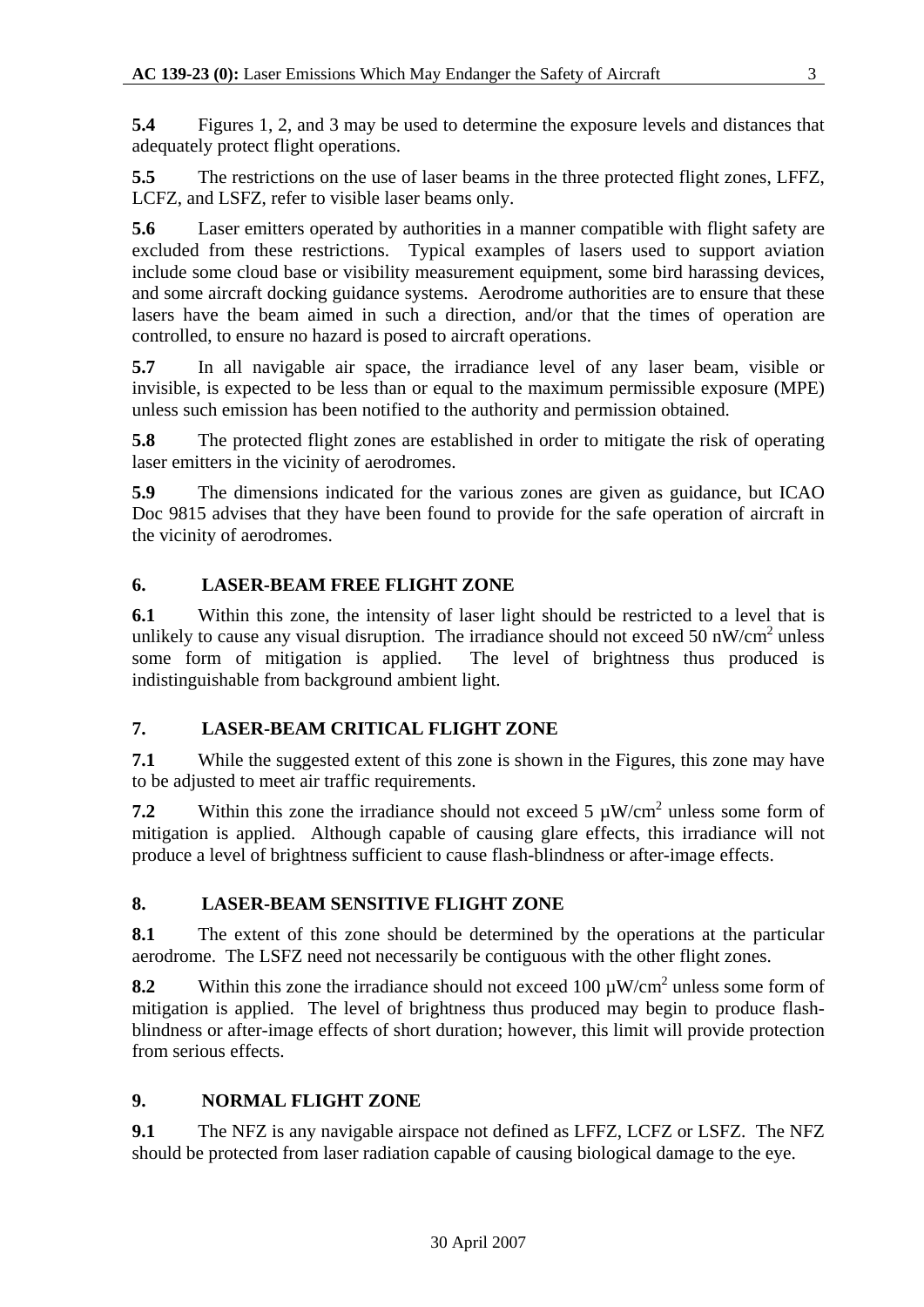**9.2** The maximum irradiance level (MIL), should be equal to or less than the maximum permissible exposure (MPE).

#### **10. FURTHER INFORMATION**

**10.1** Further guidance on how to protect flight operations from the hazardous effects of laser emitters is contained in the ICAO publication "Manual on Laser Emitters and Flight Safety (Doc 9815)".

Patrick Murray Group General Manager Air Transport Operations Group



*Figure 1. Laser-beam Free Flight Zone - Multiple Runways*